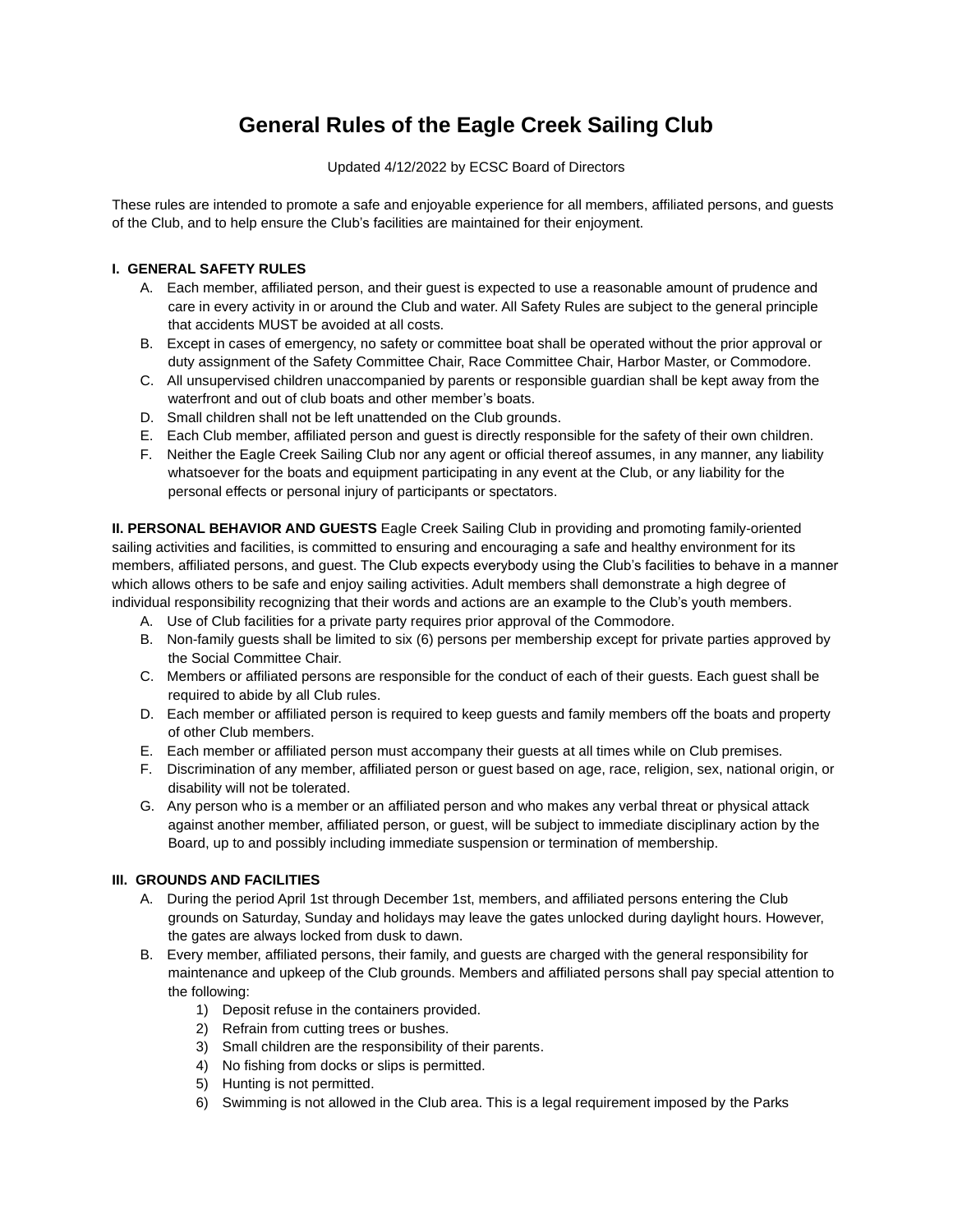Department and subject to a fine to the Club and to the member. Any liability to the Club incurred because of a member or affiliated person will be assessed to the member or affiliated person.

- 7) Friendly dogs are permitted on Club property, on a leash under owner's control, but shall not be allowed in an area where a food event is taking place.
- 8) Do not block ramp or beach area with trailer or car after launching.
- 9) Do not tamper with the night security lights. The lights are connected to a timing device and are to remain on during the evening hours.
- 10) Each member is responsible for locking and securing their own property. The Club assumes no liability for any loss.
- 11) No member or affiliated person shall use the hoist without proper instruction from the Harbormaster or their designee.
- 12) Race Committee boats are for official club use to support races, regattas, and other club events. The club's Race Committee boats may be used by members to render emergency assistance to individuals or boats on the reservoir.
- C. **Boat Docking, Trailer Parking and Sail Lofts.** Members and affiliated persons shall pay special attention to the following:
	- 1) All docking and parking of boats and/or trailers is by assignment from the Harbor Master. No member shall park a boat and/or trailer in a space not assigned to that member.
	- 2) Docking or parking spaces cannot be assigned or changed by a member without the prior approval of the Harbor Master.
	- 3) Each boat must display a current membership sticker on the port bow. Each trailer shall display a current membership sticker on or near its tongue. Membership stickers must be on the boat and trailer no later than June 1, or within 30 days of acceptance of new membership. Failure to properly display a current membership sticker by December 1 shall result in a fine equivalent to the amount of current year's Winter Storage Fee being automatically added to the member's annual membership renewal statement.
	- 4) No boat and/or trailer may be parked inside or outside of the Corral Parking Lot, or immediately adjacent to the Captain's Corner, between 1:00 AM on Mother's Day and 3:00 PM on the Sunday of the Hornback Regatta/Chili Cook-Off.
	- 5) The upper trailer lot known as "The Meadow" is to be used only for trailers between May 1 and October 15
	- 6) No boat shall be tied to the 48-Hour Dock for more than 48 hours in a 7-day period without special permission from the Harbormaster.
	- 7) The sail lofts are to be locked by the Club member after each use.
- D. **Boat Co-Ownership.** All co-owners of a boat must hold a current Regular or Family Membership in the club.
- E. **Wet Slip Wait List.** New Regular Members and new Family Members may be added to the wet slip wait list upon receipt of full payment of Initiation Fees and Annual Dues. Existing Regular Members and Family Members who do not meet the membership renewal deadline (last day of February), will have their names purged from the wet slip wait list. Re-instatement to the wet slip waiting list will occur at the time that full remittance for outstanding fees is received. Re-instatement to the wet slip waiting list means that you forfeited your prior position and will be put on the bottom of the slip waiting list based on the date your full remittance is received in full.
- F. **Slip Assignment.** Members meeting the annual dues renewal deadline (last day of February) will be assigned to the same wet or dry space for their boat previously held, unless changed by the Harbormaster for just cause (in which case notification will be given). If a change has been requested by the member, it will not be considered until after annual dues deadline has passed and all no-change assignments have been made. If a request cannot be honored, the member will be given his/her prior space. New wet and dry slip assignments by the Harbormaster will be based on seniority of membership and wait list status.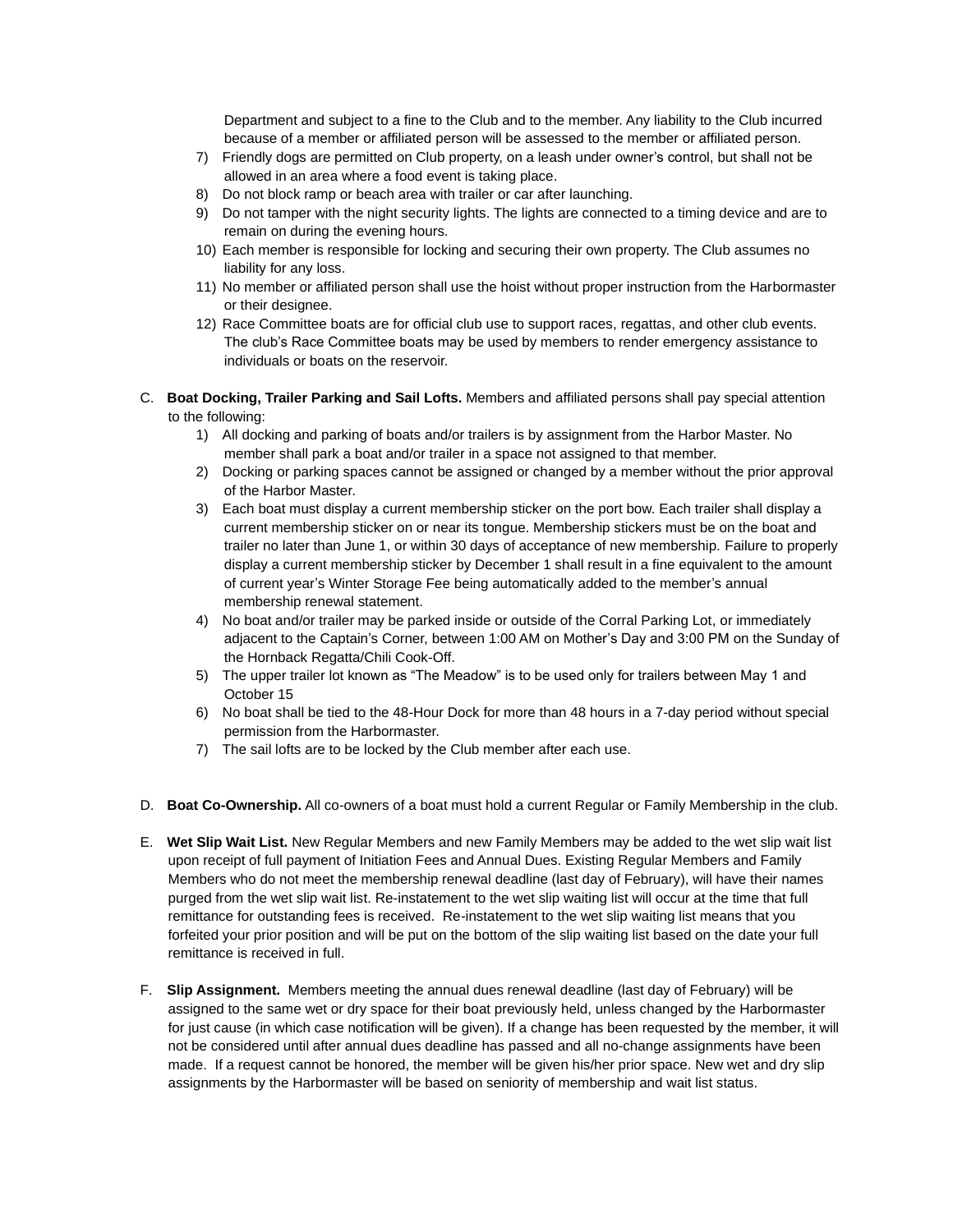Members with slip assignments must either:

- a. Have used their assigned slip by June 1st of that season and relocated their trailer to the upper trailer field, or
- b. Submitted an email request to the harbormaster for a late launch date (such requests will not be unreasonably denied), or
- c. Request that their assigned slip be subleased for the current season per paragraph G below.

If the member's boat and trailer remain in the dry parking after June 1, the Harbormaster may sublease the member's slip for the remainder of the season per section G. of these rules.

- G. **Sub-leasing of Wet Slips**. To avoid confusion regarding the sub-leasing of Wet slips, a member must first be a current slip lessee for the current sailing year, having first met both membership and any financial terms associated with the leasing of such slip. The sub-leasing of slips is strictly prohibited except as indicated herein. If a member leases a slip in any current calendar year but then determines that neither he nor she can use the slip, then that member shall promptly notify the Club's Harbor Master. The Harbor Master shall then promptly attempt to sub-lease the slip with another member from the Club's official waiting list for either the remainder or the entire current sailing season. Furthermore, providing the slip can be sublet for part or all the season, the original lessee of said slip shall be reimbursed by the Club for the "unused" slip. The original lessee/member shall retain the right of first refusal for that slip for the next year's sailing season. Furthermore, if two slip lessees mutually agree to trade slips, then they are both required to notify the Harbor Master or Membership Chair in order that the Club's records be changed to reflect the actual use of the slips.
- H. **Number of Boats per Membership.** Each membership entitles a member to store no more than two (2) sailing craft on the Club's grounds during the normal sailing season. Off-season storage is subject to additional fees or charges for all affected members. However, sailing crafts owned by current members and stored on the Club grounds as of 7/1/2019 shall be "grandfathered" until such time as the Club's Board of Directors determines that the "capacity" for allowing any new member to join the Club and to keep one sailing craft on the Club's grounds is "hampered." At such time when any new member joins the Club and available space on the Club's grounds would not allow the new member to keep his or her sailing craft on the Club's grounds, then an owner of any prior "grandfathered" sailing crafts [priority given to oldest membership number] shall have the right to acquire an additional membership for additional watercraft or, in the alternative, any such affected member may either apply for an additional membership for an additional fee, to be determined by the Board of Directors. This fee would be paid to the Club to keep the additional watercraft located on the Club grounds. However, any such affected member has the right to immediately remove any such watercraft. It is understood that any such members are not automatically entitled to an additional membership from the Club but rather any such additional memberships and additional fees shall be determined by the Board of Directors at such time.
- I. **Abandoned Watercraft.** All members of the Club are entitled to have a sailing craft kept on the Club grounds. However, such members are also required to pay for annual dues for this privilege. Furthermore, if such member fails to renew either his or her membership in the Club and/or either he or she has failed to execute a current storage agreement, then said member hereby consents, in advance, to the Club's, by and through its officers, agents, servants or employees, contacting any and all appropriate authorities including, but not limited to, the State of Indiana's Department of Natural Resources, Law Enforcement Division, or the Marion County Sheriff's Department, for the purpose of removing any and all sailing craft or watercraft as "abandoned vehicles" consistent with any applicable Indiana Code Sections and/or other provisions and/or Indiana case law in general. Furthermore, to the extent possible, the Club will attempt to notify all persons who may be owners of any such abandoned watercraft. If said member or former member fails to remove the abandoned watercraft as required, then the Club reserves its right to sue any such current member or former member or owner for any storage charges or any other charges in addition to the Club's having contacted any law enforcement officials for the purpose of having any abandoned watercraft removed from the Club's grounds. Furthermore, any affected current or former member or owner[s] of any such abandoned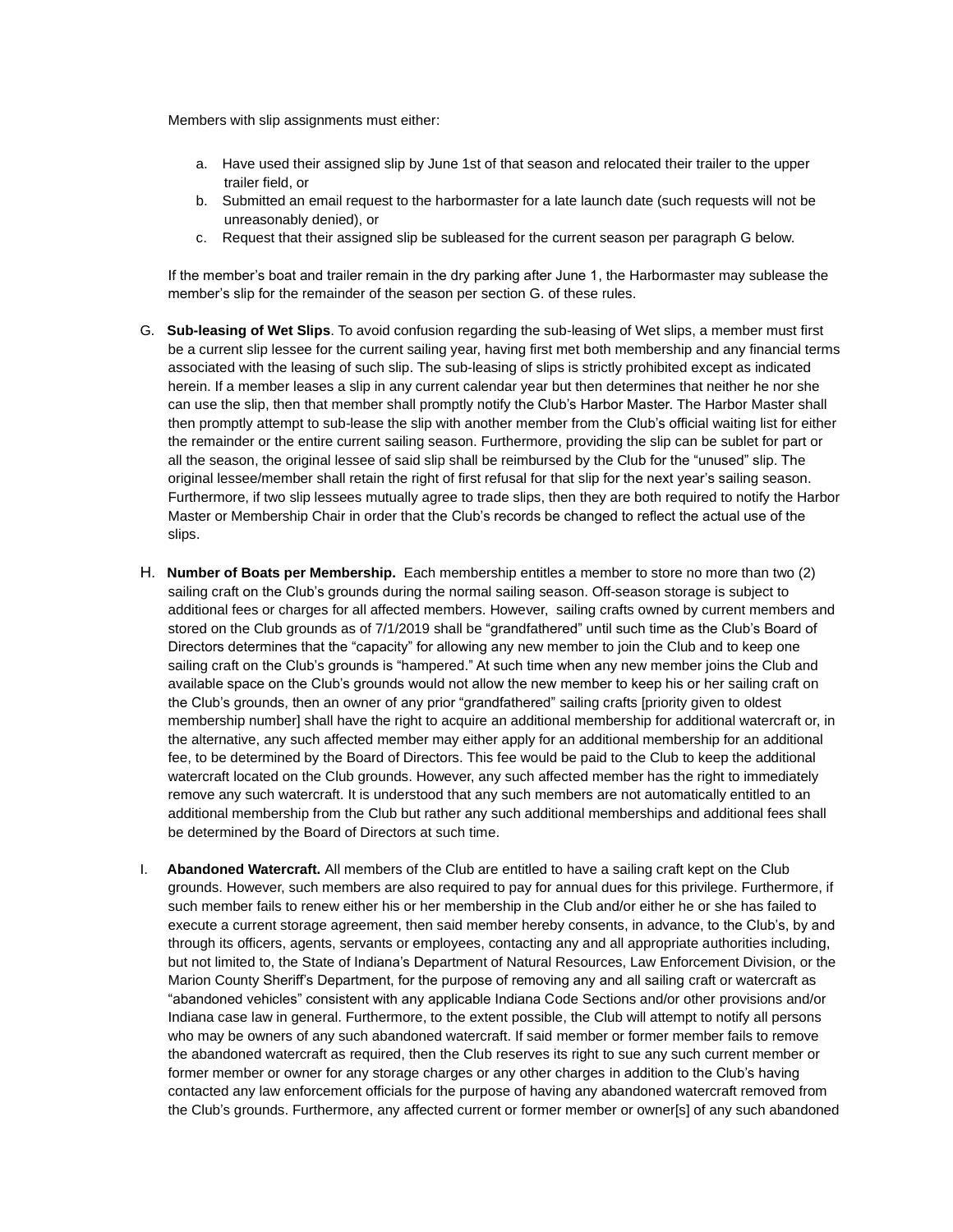watercraft hereby agree[s] to both indemnify and hold the Club harmless for any acts or omissions of the Club for having such abandoned watercraft removed from the Club's premises or for having commenced an action against any such member or owner[s] of any such abandoned watercraft for failing to pay any fees or charges either paid or to be received by the Club or assessed against the Club regarding any such abandoned watercraft.

- J. **Derelict Boats and Trailers**. A boat and/or trailer at Eagle Creek Sailing Club is considered derelict if any three of the following six criteria are observed and documented:
	- The round ECSC membership decal is not displayed on the boat or trailer within 60 days of joining or renewal of membership.
	- Existing State of Indiana boat registration decal on the boat is out of date.
	- At least one trailer tire is flat or missing.
	- Water has accumulated within the interior of the sailboat.
	- An excessive amount of mold (approximately 50% covered) is present on the sailboat.
	- Trash is on or beneath the sailboat and/or trailer.

A member shall be notified in writing by the Harbormaster Committee if their boat has met at least three of the above six criteria. The member shall have 30 days to correct the situation or respond to the Harbormaster Committee with an acceptable reason why corrective action cannot be promptly taken.

On the 31<sup>st</sup> day after the first written notice has been provided to the member, if the member has not taken corrective action, then the member shall be fined at a rate of \$100 per month. The member shall receive two additional written notices from the Harbormaster Committee on approximately the 60<sup>th</sup> and 90<sup>th</sup> day if corrective action has not been taken.

Any outstanding fees, including the derelict boat/trailer fine (\$100 per month), must be paid by the member before their membership will be accepted for renewal. A member who has dropped their membership, then later renews, must pay all outstanding fees associated with a prior violation of this policy.

A member who is not renewing their membership shall remove their sailboat, trailer, and other watercraft property from the club before May 1. Effective May 1, an inactive member's sailboat, trailer, and other watercraft property are considered abandoned and further action may be taken by the Club to dispose of the abandoned property.

## **IV. ENFORCEMENT**

- A. A member who violates the Bylaws or General Rules of the Club shall be sanctioned in accordance with this section. In addition, a member or affiliated person shall be personally responsible for any damages arising from a violation by the member or affiliated person or their guest.
- B. Upon the first violation, any officer or committee chair may orally inform the member or affiliated person of the violation and request compliance with the Bylaws or General Rules. The officer or committee chair, in the officer's or chair's discretion, may confirm this notice in writing to the member or affiliated person with a copy to the Club Secretary. If the affiliated person is a member of an Affiliate Organization, then a copy of such notice shall be sent to the Affiliate Organization.
- C. Upon a second violation or second notice of a previously uncured violation, any officer or committee chair may request the Commodore to inform the member or affiliated person, in writing, of the violation. Such notice shall include a copy of this provision of the General Rules and a copy of this notice shall be given to the Club Secretary. If the person is a member of an Affiliate Organization, then a copy of such notice shall be sent to the Affiliate Organization.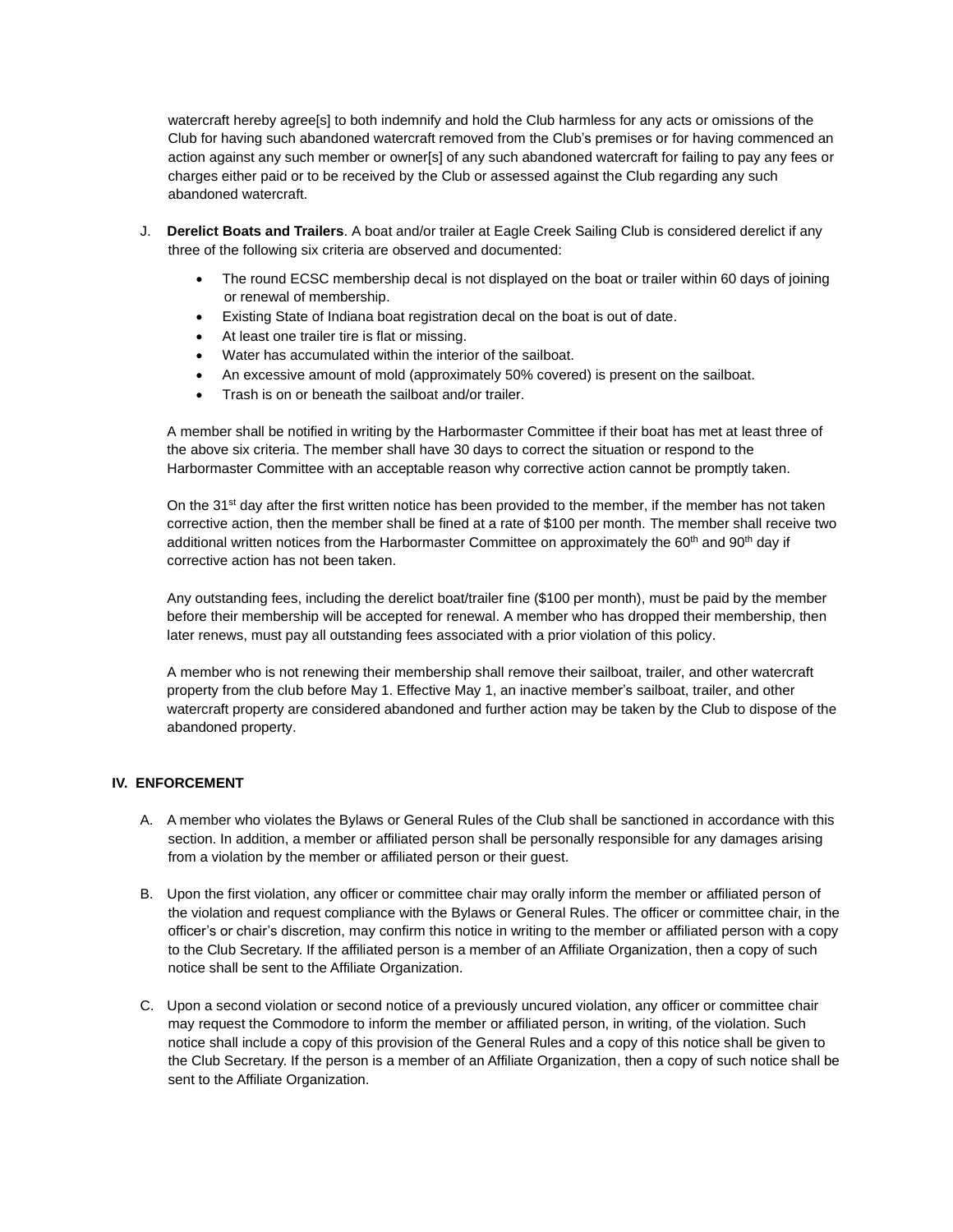- D. Upon a third violation or third notice of a previously uncured violation, any officer or committee chair may request the Executive Committee of the Board of Directors to consider and levy a fine against the member in an amount of up to One Hundred Dollars (\$100.00). The member shall be given written notice by the Commodore of the request, which notice shall include the time and date of the next meeting of the Executive Committee. At such meeting, the member shall have a right to appear in person, without counsel, to attend the proceedings and present a brief statement on his or her own behalf. If the Executive Committee imposes a fine against the member, all rights and privileges of membership shall be suspended until the fine is paid in full.
- E. If a member persists in a violation of the Bylaws or regulations after a fine has been levied and paid, then any officer or committee chair may request the Board of Directors to consider other sanctions against the member, including, but not limited to, loss of seniority rights, suspension, or removal from membership. The member shall be given written notice of such request by the commodore, which notice shall include the time and date of the next meeting of the Board of Directors. At such meeting, the member shall have a right to appear in person, without counsel, examine witnesses, and present a brief statement on his or her behalf. Any decision of the Board of Directors shall be final.
- F. An exception to the above sanctions in this section will apply to any member or affiliated person who makes a verbal threat or physical attack against another member, affiliated person, or guest while on club grounds. In response to hearing about a verbal threat or physical attack made by a member or affiliated person, the member or affiliated person shall be given written notice by the Commodore to appear in-person, without counsel, before the Board of Directors, and present a brief statement on his or her behalf. Any decision of the Board of Directors shall be final, including suspension or termination of membership.

## **V. WATERCRAFT**

Members and affiliated persons in the Club are restricted to the following types of watercraft:

- 1) Sailing craft,
- 2) Self-powered (non-motorized) watercraft, including kayaks and canoes.

#### **VI. WORK CREDITS**

To encourage participation in Club events the Board of Directors has established an earned discount based on Club work done by its members. The Board may set the total amount of discount per membership and value of each credit from time to time. (Currently set at \$200 per year.) Work credits may only be earned by full members (family or regular) of the Club and are granted by the Officers and Committee Heads. Work Credits are applied to membership dues and/or fees. Additional work credits that may be applied to club due and fees may be granted on a case-by-case basis. The Commodore may approve up to \$250 additional work credits. The Commodore, an additional Officer, and the Committee Chair representing the purpose for which the work credit is intended, may approve up to \$500. Work credits are good for one year. For example, credits earned in 2004 may only be applied to 2005 membership dues and fees. Work credits earned by a full member may be applied to reduce the next year's membership dues at a lower level of membership (social, lake associate, etc.) but not below zero and any excess work credits may not be carried forward.

## **VII. PUBLIC USE OF CLUB RAMP**

No member shall deny a non-member from launching or retrieving their boat if the non-member provides proof of payment to Indy Parks for launching fees at Eagle Creek Reservoir.

#### **VIII. SOCIAL MEDIA**

- 1. The Eagle Creek Sailing Club's Facebook group is for the positive exchange of club and sailing information. It is not about politics, sexual harassment, bullying, name-calling, or anything else that is deemed offensive and not in the spirit of the group. Violation of this policy will result in:
	- a. First-time offense content is removed, and a written warning is sent to the member.
	- b. Second-time offense content is removed, and the member is permanently removed from the group.

This policy will be enforced by Administrators of the social media groups.